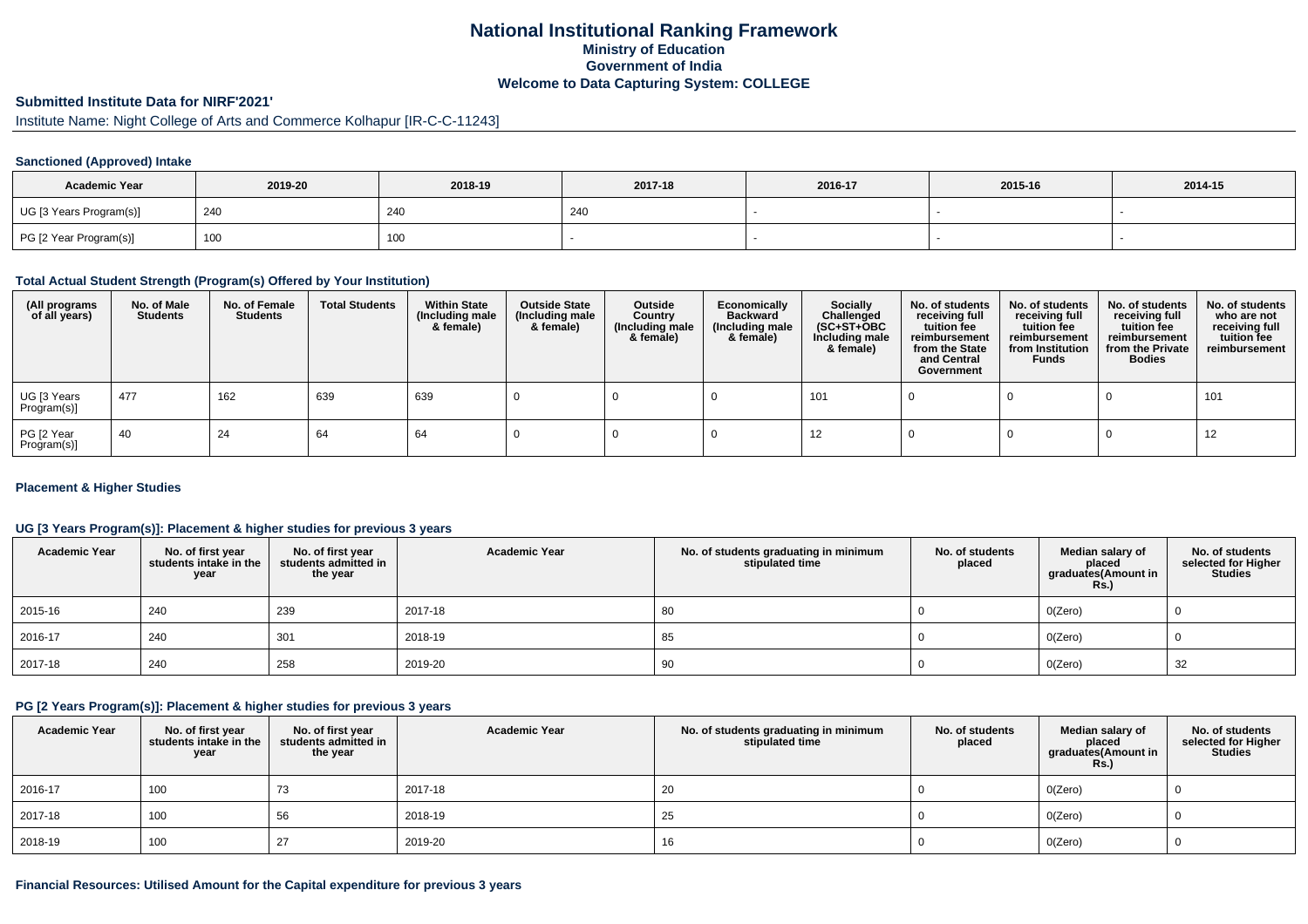| <b>Academic Year</b>                                                                                 | 2019-20                                                   | 2018-19                                        | 2017-18                                            |  |  |  |  |  |  |  |
|------------------------------------------------------------------------------------------------------|-----------------------------------------------------------|------------------------------------------------|----------------------------------------------------|--|--|--|--|--|--|--|
| <b>Utilised Amount</b>                                                                               |                                                           | <b>Utilised Amount</b>                         | <b>Utilised Amount</b>                             |  |  |  |  |  |  |  |
| Annual Capital Expenditure on Academic Activities and Resources (excluding expenditure on buildings) |                                                           |                                                |                                                    |  |  |  |  |  |  |  |
| Library                                                                                              | 38622 (thirty eight thousand six hundred twenty two only) | 42503 (fourty two thousand five hundred three) | 600 (six hundred only)                             |  |  |  |  |  |  |  |
| New Equipment for Laboratories                                                                       | $0$ (zero)                                                | 0 (zero)                                       | $0$ (zero)                                         |  |  |  |  |  |  |  |
| Other expenditure on creation of Capital Assets (excluding<br>expenditure on Land and Building)      | 8850 (eight thousand eight hundred fifty only)            | 8500 (eight thousand five hundred only)        | 23613 (twenty three thousand six hundred thirteen) |  |  |  |  |  |  |  |

## **Financial Resources: Utilised Amount for the Operational expenditure for previous 3 years**

| <b>Academic Year</b>                                                                                                                                                                            | 2019-20                                                                                | 2018-19                                                                                    | 2017-18                                                                                 |  |  |  |  |  |  |  |
|-------------------------------------------------------------------------------------------------------------------------------------------------------------------------------------------------|----------------------------------------------------------------------------------------|--------------------------------------------------------------------------------------------|-----------------------------------------------------------------------------------------|--|--|--|--|--|--|--|
| <b>Utilised Amount</b>                                                                                                                                                                          |                                                                                        | <b>Utilised Amount</b>                                                                     | <b>Utilised Amount</b>                                                                  |  |  |  |  |  |  |  |
| <b>Annual Operational Expenditure</b>                                                                                                                                                           |                                                                                        |                                                                                            |                                                                                         |  |  |  |  |  |  |  |
| Salaries (Teaching and Non Teaching staff)                                                                                                                                                      | 31611389 (three crores sixteen lakh eleven thousand three<br>hundred eighty nine only) | 24885165 (two crore fourty eight lakh eighty five thousand one<br>hundred sisty five only) | 17195219 (one crore seventy one lakh ninety five thousand two<br>hundred nineteen only) |  |  |  |  |  |  |  |
| Maintenance of Academic Infrastructure or consumables and<br>other running expenditures (excluding maintenance of hostels<br>and allied services, rent of the building, depreciation cost, etc) | 482723 (four lakh eighty thousand seven hundred twenty three)                          | 264629 (two lakh sixty four thousand six hundred twenty nine<br>only)                      | 256543 (two lakh fifty six thousand five hundred fourty three<br>only)                  |  |  |  |  |  |  |  |
| Seminars/Conferences/Workshops                                                                                                                                                                  | 0 (zero)                                                                               | 8416 (eight thousand four hundred sixteen only)                                            | 40000 (fourty thousand only)                                                            |  |  |  |  |  |  |  |

### **PCS Facilities: Facilities of physically challenged students**

| 1. Do your institution buildings have Lifts/Ramps?                                                                                                        | Yes, more than 40% of the buildings |
|-----------------------------------------------------------------------------------------------------------------------------------------------------------|-------------------------------------|
| 2. Do your institution have provision for walking aids, includingwheelchairs and transportation from one building to another for<br>handicapped students? | No                                  |
| 3. Do your institution buildings have specially designed toilets for handicapped students?                                                                | Not available                       |

# **Faculty Details**

| <b>Srno</b>    | Name                                      | Age | Designation            | Gender | Qualification | <b>Experience (In</b><br>Months) | <b>Is Associated</b><br><b>Last Year</b> | Currently<br>working with<br>institution? | <b>Joining Date</b> | <b>Leaving Date</b> | <b>Association type</b> |
|----------------|-------------------------------------------|-----|------------------------|--------|---------------|----------------------------------|------------------------------------------|-------------------------------------------|---------------------|---------------------|-------------------------|
|                | KAMBLE<br><b>ABHIJEET</b><br><b>ASHOK</b> | 40  | Assistant<br>Professor | Male   | M.COM         | 180                              | Yes                                      | Yes                                       | 09-07-2010          | --                  | Regular                 |
| 2              | JADHAV M A                                | 48  | Associate<br>Professor | Male   | Ph.D          | 204                              | Yes                                      | Yes                                       | 09-08-2003          | $\sim$              | Regular                 |
| 3              | <b>KAMBLE R P</b>                         | 58  | Assistant<br>Professor | Male   | M.A           | 431                              | Yes                                      | Yes                                       | 16-08-1994          | $\sim$              | Regular                 |
| $\overline{4}$ | <b>GAWADE A A</b>                         | 39  | Assistant<br>Professor | Female | Ph.D          | 168                              | Yes                                      | Yes                                       | 24-07-2006          | $\sim$              | Regular                 |
| 5              | SHINDE A K                                | 46  | Associate<br>Professor | Male   | Ph.D          | 240                              | Yes                                      | Yes                                       | 21-02-2000          | $\sim$              | Regular                 |
| 6              | SURYAWANSHI S<br>Þ                        | 40  | Assistant<br>Professor | Male   | Ph.D          | 120                              | Yes                                      | Yes                                       | 01-07-2010          | $\sim$              | Regular                 |
| $\overline{7}$ | <b>FARAKATE S J</b>                       | 50  | Other                  | Male   | Ph.D          | 204                              | Yes                                      | Yes                                       | 09-08-2003          | $\sim$              | Regular                 |